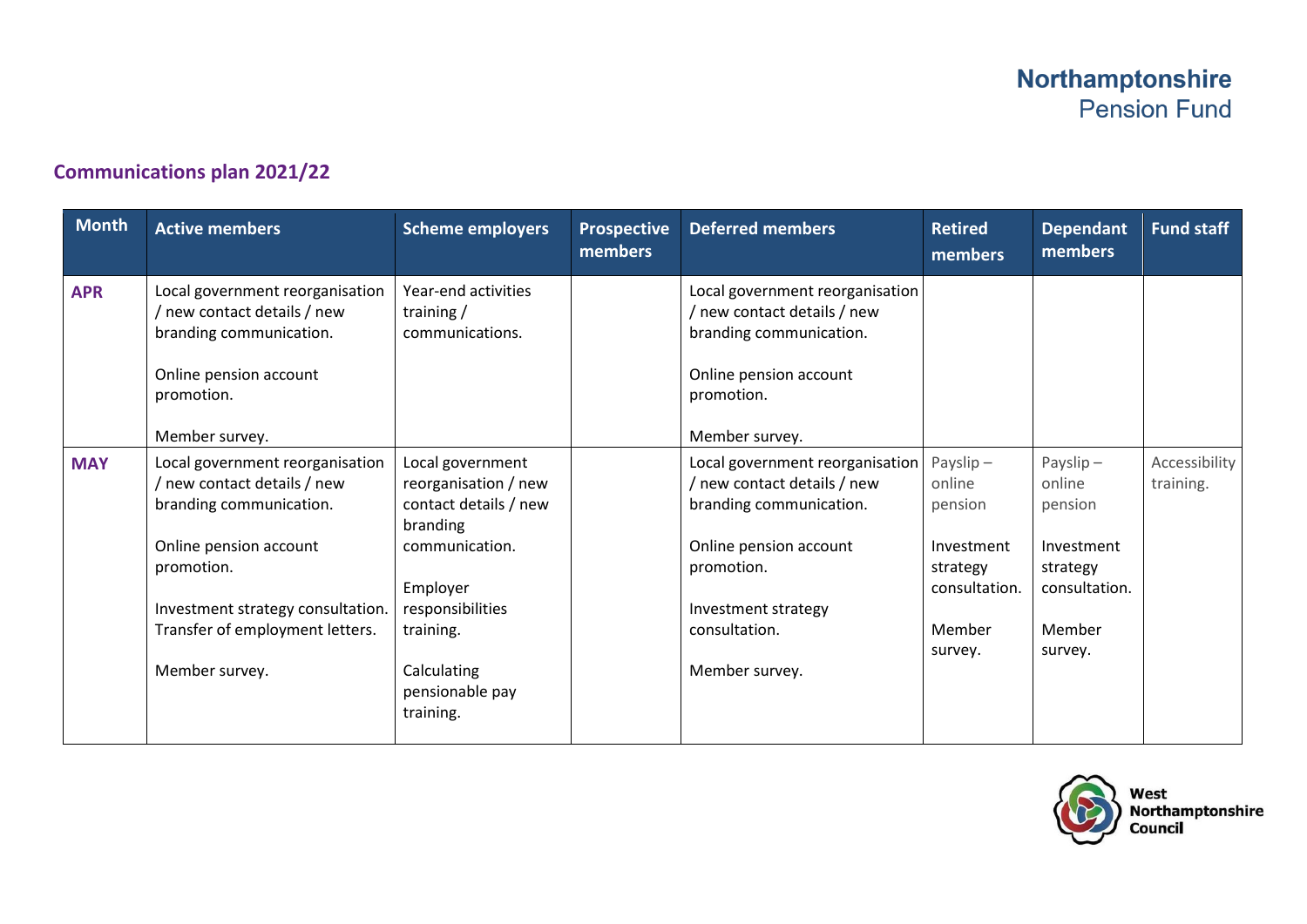| <b>Month</b> | <b>Active members</b>                                                                                     | <b>Scheme employers</b>                                                                                                                                 | <b>Prospective</b><br>members              | <b>Deferred members</b>                                                                                                                                                   | <b>Retired</b><br>members | <b>Dependant</b><br>members | <b>Fund staff</b>   |
|--------------|-----------------------------------------------------------------------------------------------------------|---------------------------------------------------------------------------------------------------------------------------------------------------------|--------------------------------------------|---------------------------------------------------------------------------------------------------------------------------------------------------------------------------|---------------------------|-----------------------------|---------------------|
|              |                                                                                                           | Investment strategy<br>consultation.<br><b>Fund Strategy</b><br>Statement<br>consultation.                                                              |                                            |                                                                                                                                                                           |                           |                             |                     |
| <b>JUN</b>   | Member survey.                                                                                            | A guide to formulating<br>your discretions policy<br>training.<br>i-Connect monthly<br>submission (on-line<br>return) training.<br>Employer newsletter. |                                            | Annual benefit statement<br>communications.<br>Online pension account<br>promotion.<br>Scam communication.<br>Lifetime allowance freeze.<br>Newsletter.<br>Member survey. | Member<br>survey.         | Member<br>survey.           |                     |
| <b>JUL</b>   | Online pension account<br>promotion.<br>Member survey.                                                    | Employer forum.<br>Tupes and outsourcing<br>training.                                                                                                   | Online<br>pension<br>account<br>promotion. | Member survey.                                                                                                                                                            | Member<br>survey.         | Member<br>survey.           |                     |
| <b>AUG</b>   | Annual benefit statement<br>communication.<br>Online pension account<br>promotion.<br>Scam communication. | Active annual benefit<br>statement comms<br>materials for<br>employers.<br>Scam communication.                                                          | Online<br>pension<br>account<br>promotion. | Member survey.                                                                                                                                                            | Member<br>survey.         | Member<br>survey.           | Staff<br>newsletter |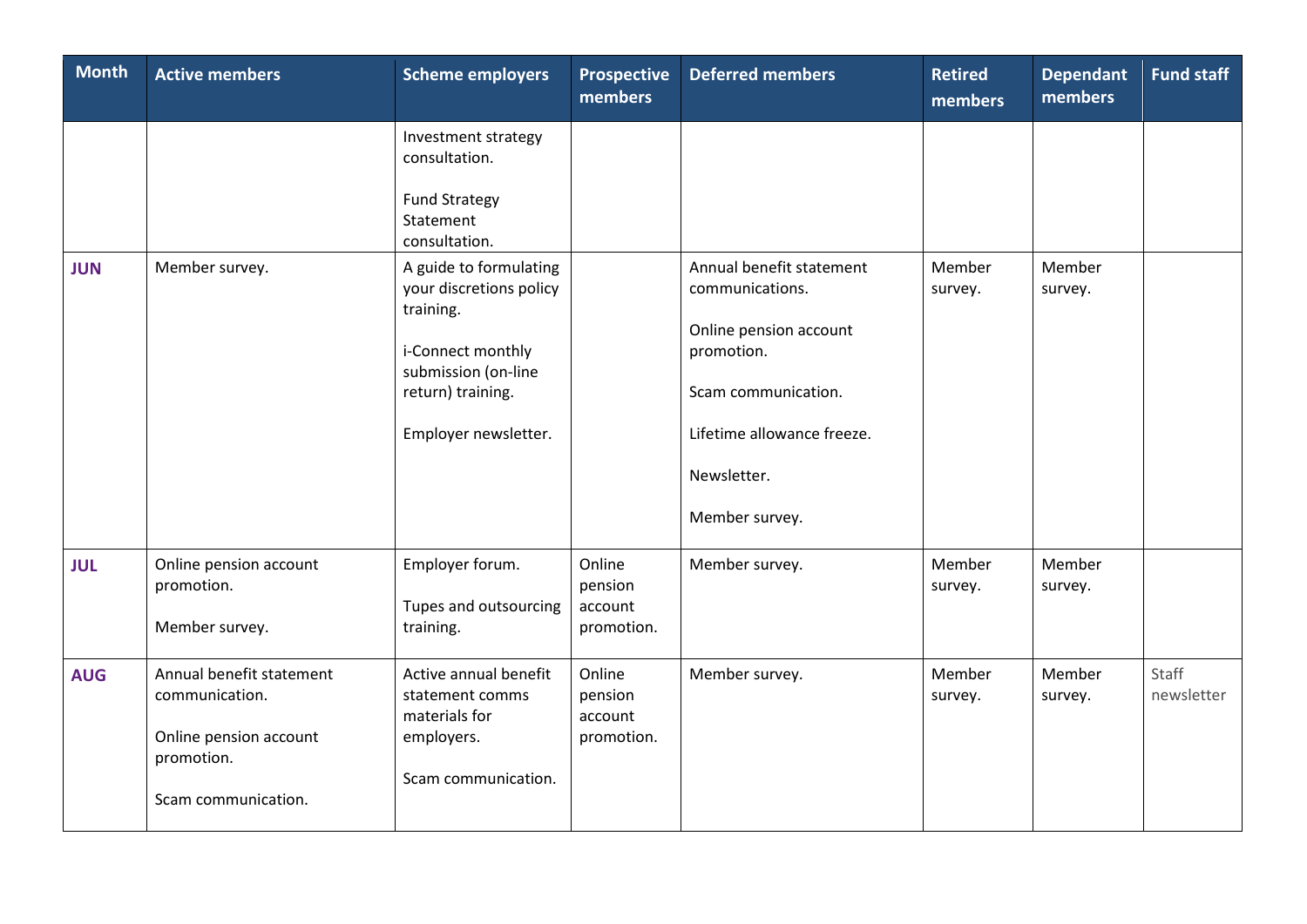| <b>Month</b> | <b>Active members</b>                                                | <b>Scheme employers</b>                                                                                                                                     | <b>Prospective</b><br>members              | <b>Deferred members</b> | <b>Retired</b><br>members                    | <b>Dependant</b><br>members | Fund staff          |
|--------------|----------------------------------------------------------------------|-------------------------------------------------------------------------------------------------------------------------------------------------------------|--------------------------------------------|-------------------------|----------------------------------------------|-----------------------------|---------------------|
|              | Lifetime allowance freeze.<br>Newsletter.<br>Member survey.          | Employer<br>responsibilities<br>training.<br>Employer newsletter.                                                                                           |                                            |                         |                                              |                             |                     |
| <b>SEPT</b>  | Online pension account<br>promotion.<br>Member survey.               | Ill-health retirement<br>training.<br>Active annual benefit<br>statement comms<br>materials for<br>employers.<br>Customer service<br>excellence assessment. | Online<br>pension<br>account<br>promotion. | Member survey.          | Member<br>survey.                            | Member<br>survey.           |                     |
| <b>OCT</b>   | Aggregation letters.<br>Member survey.<br>Pension saving statements. | Calculating<br>pensionable pay<br>training.                                                                                                                 |                                            | Member survey.          | Member<br>survey.                            | Member<br>survey.           | Staff<br>newsletter |
| <b>NOV</b>   | Member survey.                                                       | i-Connect monthly<br>submission (on-line<br>return) training.<br>Employer newsletter.                                                                       |                                            | Member survey.          | Member<br>survey.<br>Mortality<br>screening. | Member<br>survey.           |                     |
| <b>DEC</b>   | Member survey.                                                       |                                                                                                                                                             |                                            | Member survey.          | Member<br>survey.                            | Member<br>survey.           |                     |